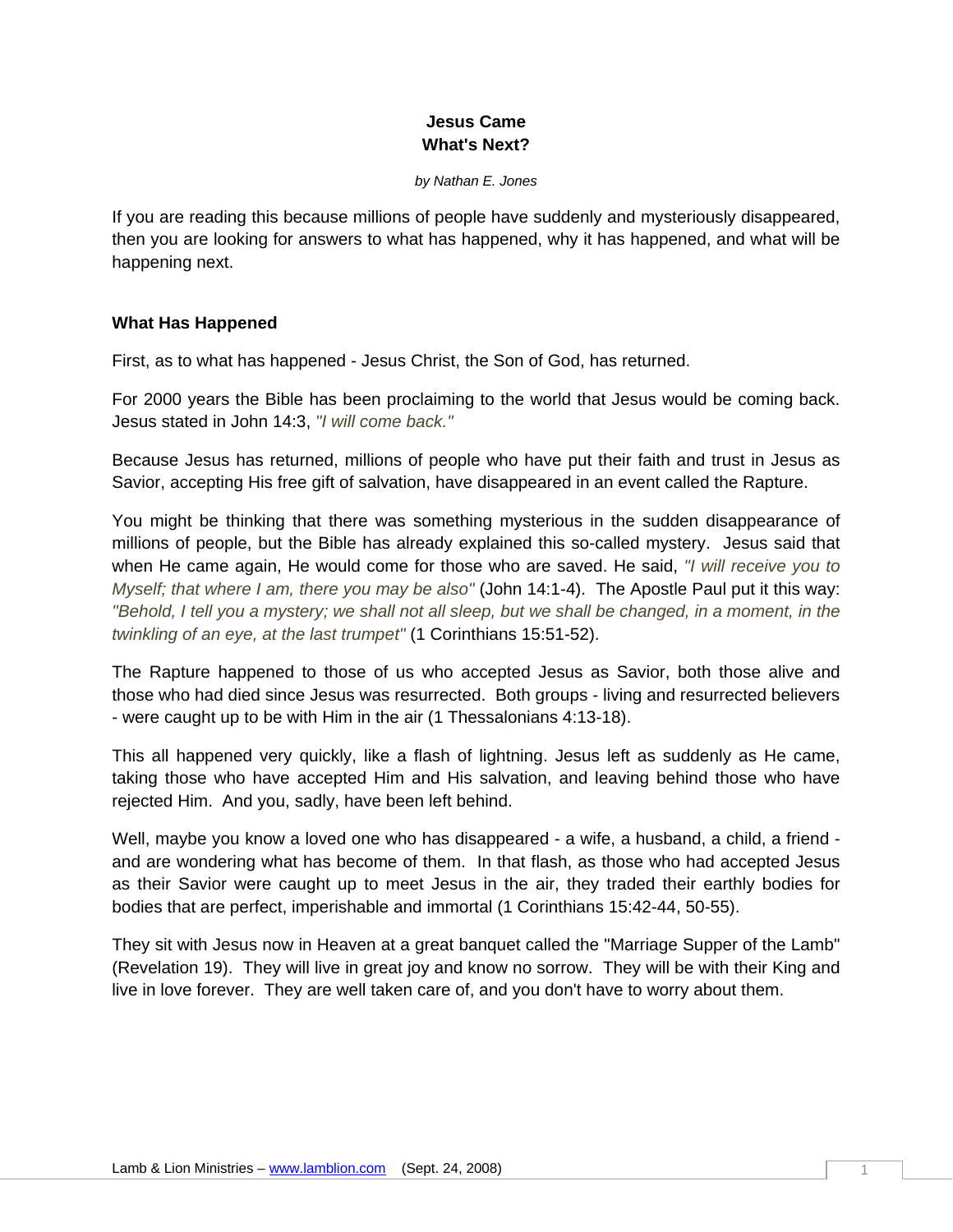#### **Why It Has Happened**

But, it is the why of the disappearances that is your cause to worry. For believers in Jesus were taken out of this world to spare them from the great wrath that has just begun to befall the planet (Romans 5:9; 1 Thessalonians 1:10; 5:9).

Jesus' return for all His true believers was just a prelude to His final Second Coming. The second phase of Jesus' return is to set up His Kingdom on earth. Jesus' Kingdom is why this whole thing is happening.

You see, we have come to the end of one age and will soon be beginning the age of Jesus' glorious reign right here on earth. But first, God has to deal with rebellion - sin - before setting up His Kingdom. God's going to use this intermediate time period you now live in to pour out His wrath on mankind for its continued refusal to accept His Lordship. The time you live in is called the Tribulation.

#### **What It's About**

What is the Tribulation all about? The unparalleled horror of the Tribulation is spelled out in detail in both the Hebrew Scriptures and the New Testament. Isaiah wrote that it will be a day of *"the terror of the Lord"* when *"the pride of men will be abased"* (Isaiah 2:10,17,19). Zephaniah proclaimed that it will be a *"day of wrath," "a day of trouble and distress,"* and *"a day of destruction and desolation."* Men will stumble around like they are blind and *"their blood will be poured out like dust"* (Zephaniah 1:15,17).

This dreary picture is echoed in the New Testament. Jesus said it will be a time of tribulation *"such as has not occurred since the beginning of the world until now, nor ever shall."* In fact, Jesus said it will be so terrible that if it were not stopped at the end of seven years, it would result in the destruction of all life (Matthew 24:21-22).

The Apostle John states that the chaos will be so great that the leaders of the world will crawl into caves and cry out for the rocks of the mountains to fall upon them (Revelation 6:15-16).

Why is there going to be such carnage? How could a God of grace, mercy and love allow such an outbreak of unbridled terror and bloodshed?

One reason is to satisfy the justice of God. Yes, God is characterized by grace, mercy and love. God is a God of love. Jesus says so in John 3:16, *"For God so loved the world that He gave His one and only Son, that whosoever believes in Him should not perish, but have eternal life."*

But, God is also a God of justice. The Bible also says in John 3:36, *"He who believes in the Son has eternal life; but he who does not obey the Son will not see life, but the wrath of God abides on him."* It is God's very nature to love, but also in love to see justice done for evil.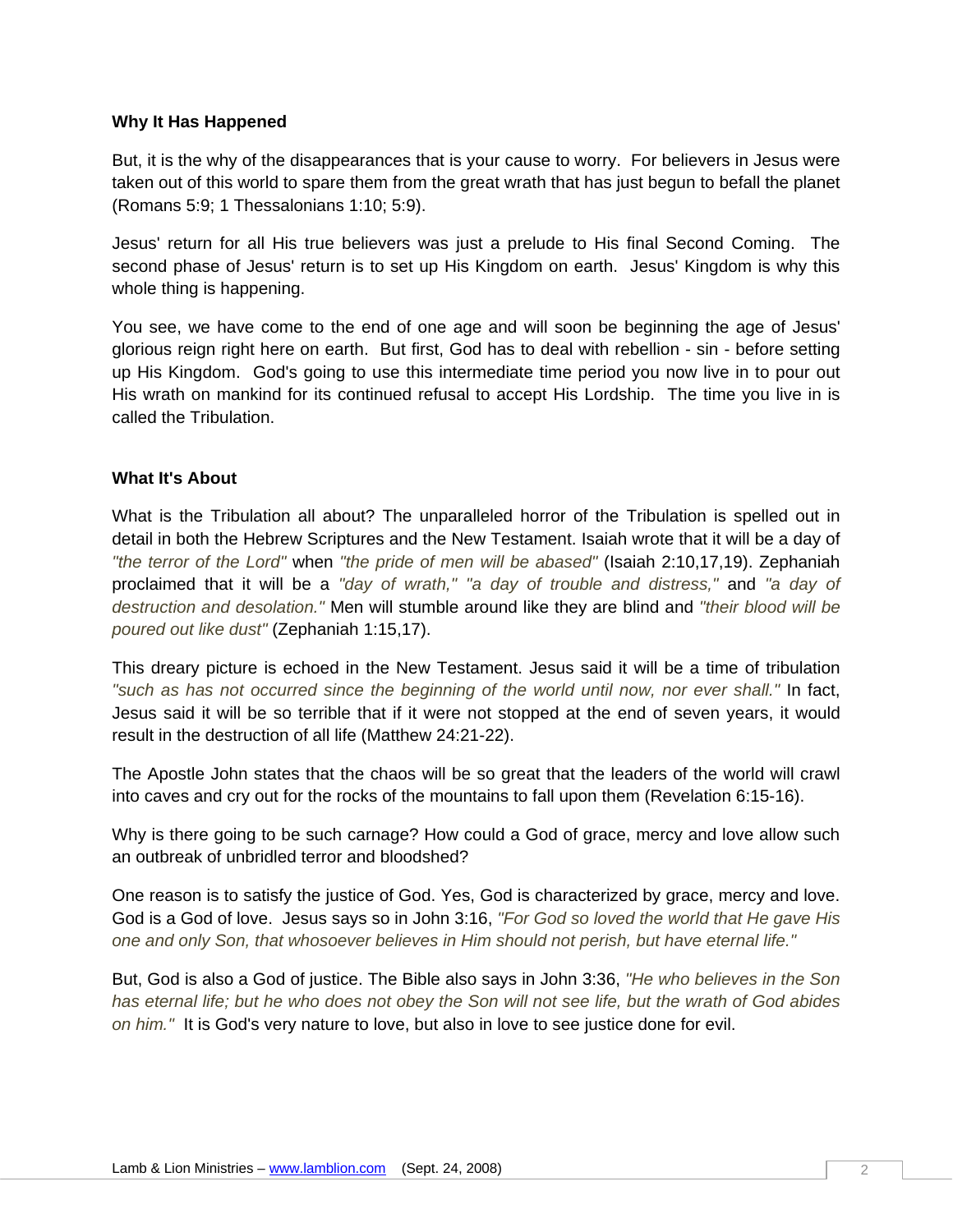#### **What Comes Next**

So, what comes next? For starters, people are going to try to explain away the Rapture with all sorts of wild theories, like possibly Global Warming or UFOs. So-called "Christian" leaders are going to come out and say the Church is still around because they didn't disappear.

Jesus said in Matthew 24:24 that they cannot be believed, for the times will be filled with false religious teachers. The greatest of these false teachers the Bible calls the False Prophet, and he will seemingly be able to do many miracles and will promote a one-world religion and leader (Revelation 13:11).

Amid all the chaos from the Rapture, the Bible teaches that the world will turn to a dynamic leader to bring order and peace (Revelation 6:1-2). He will succeed where no other person has been able in establishing a peace treaty for Israel (Daniel 9:27). That treaty marks the official beginning of the 7 years that the Tribulation will last.

But, the world leader, known to believers in Jesus as the Antichrist, is anything but peaceful. He will plunge the planet into nuclear world war, resulting in terrible famines, pestilence and mass death. Violence, disease and starvation will be a way of life. A quarter of the world population almost 2 billion people - will die from this war (Revelation 6).

In Jerusalem, 2 men will appear and preach there for 3 1/2 years that Jesus is the Messiah the Jews have been looking for (Revelation 11:3). 144,000 Jews will call Jesus their Messiah and also preach about Him throughout the whole world. Millions will accept Jesus as their Savior hopefully you will be one of them. But, many of those millions of believers will be killed by the Antichrist for not pledging their loyalty to him by receiving his mark on either their right hand or forehead. The persecution of believers in Jesus will be awful in the Tribulation (Daniel 7:22; Revelation 7).

Next, the greatest earthquake the world has yet experienced will devastate the planet (Revelation 6:12-14). Something falling from space will then burn up a third of all the world's vegetation. A second item from space, probably a meteor, will crash into the ocean and annihilate a third of the world's marine life and ships. A third object from space will taint the world's water supply, poisoning millions (Revelation 8:7-11).

The devastation to the atmosphere will block out most of the sun and moonlight so that the days appear shorter (Revelation 8:12).

Next, some supernatural *"woes"* will befall mankind. First, the holding place for a demonic hoard is opened and millions of locust-looking demons pour out and sting people like scorpions. The pain will last 5 whole months. Second, 200 million riders on horse-creatures will burn and impale, wiping out a remaining third of the people (Revelation 9:1-19).

Three and a half years into the Tribulation will see the 2 men witnessing in Jerusalem killed, but 3 1/2 days later come back to life (Revelation 11:7-12). It will also see the Antichrist supposedly killed and appear to come back to life as well (Revelation 13:3).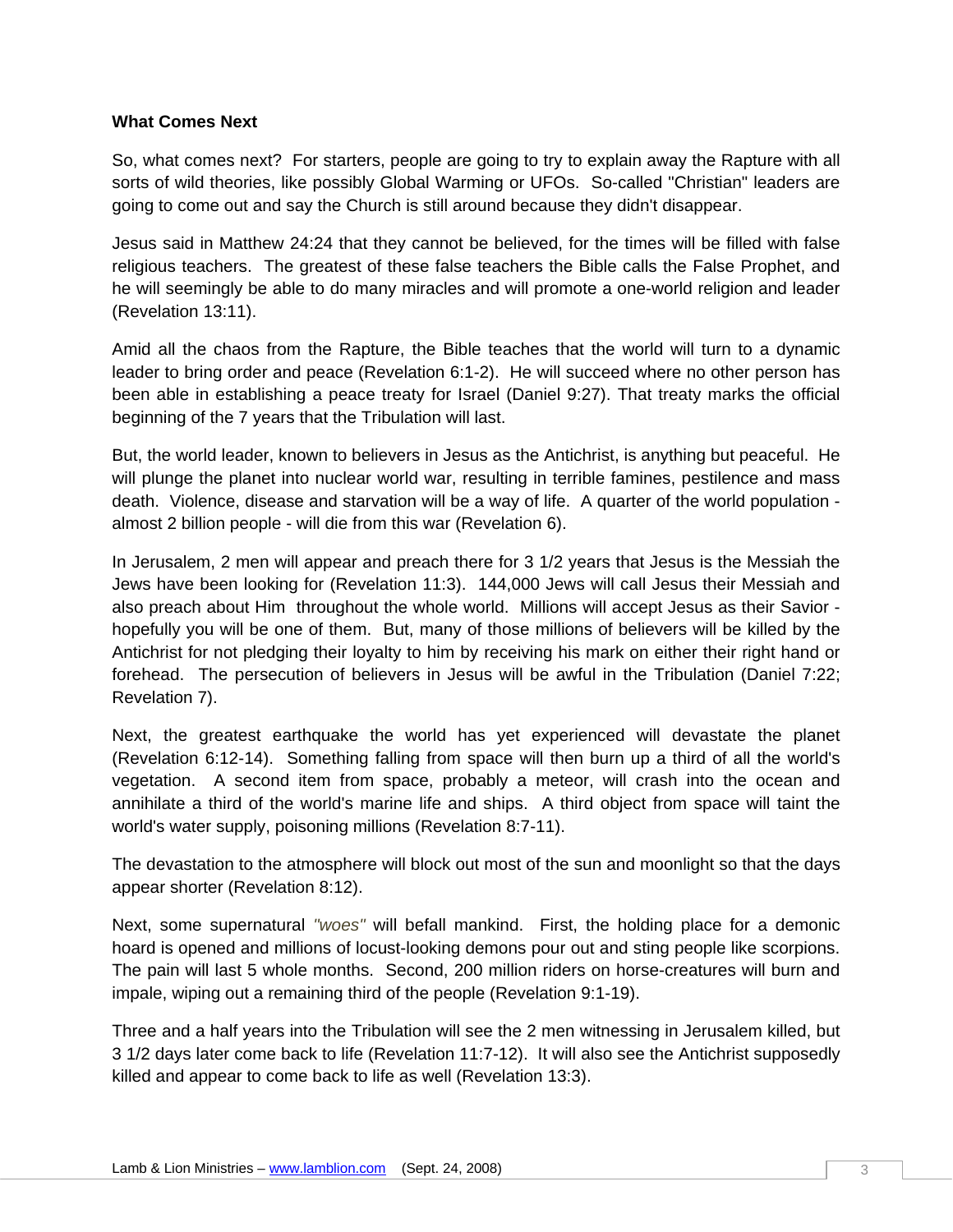And that's just the first half of the Tribulation. As bad as the first half of the seven years is, the next half is even worse (Revelation 16).

Those who take the Antichrist's loyalty mark on their hand or forehead will suffer from painful boils. Those who don't take the mark will be cut off from commerce and hunted down, but the Bible assures (Revelation 20:4-6) that those who take the mark have made a decision that will last forever - eternal damnation - so don't take it!

The oceans and everything in them are totally destroyed, as well as all the fresh water. The heat from the sun will become scorching. The Antichrist's kingdom will fall into pitch darkness.

An even greater earthquake than the one 7 years earlier will flatten the earth and 100 pound hailstones will crush the inhabitants.

The Euphrates River in Iraq will dry up and a massive army from the East will cross and enter the Valley of Armageddon in Israel to fight the Antichrist's army. This is what the Book of Revelation calls the battle of Armageddon.

It is the moment that Jesus will gloriously return with all those who disappeared in the Rapture. Jesus Himself by just speaking will destroy the armies at Armageddon. Jesus will throw the Antichrist and the False Prophet into Hell, and Satan into a deep pit. Jesus will be victorious and all who continued to rebel will be put to death - all of them (Revelation 19:11-21; 20:1-3). This is the Tribulation - the wrath of God.

### **What You Can Do**

Now, you may be asking "God, why didn't you tell us all this before the Rapture so we could get ready." Well, He did. The Bible clearly teaches that God never pours out His wrath without warning for He is a just and loving God who does not wish that any should perish. That is why God provided the Bible, the Good News about Jesus spreading across the planet, and the many signs alerting us to the fact that we were living on the threshold of the Tribulation and soon return of Jesus Christ. God gave the world every possible chance for 2000 years to repent of its rebellion and return to Him.

But, it's not too late for you to be with Jesus unless you've taken the mark. You see, this story has a happy ending. Jesus' return at the end of the Tribulation means great joy to those who love him. Jesus will cleanse the world of evil and the damages from His wrath and restore the planet to pristine condition. Jesus will rule from Jerusalem over those who throughout human history have put their faith and trust in Him (Revelation 20:4-6,9).

You can be one of those people. Whether you die in the Tribulation or not, it is where you end up eternally that truly matters. Everybody who does not accept Jesus as Savior during the Tribulation will go to Hell for their rebellion. Anyone who accepts Jesus as Savior, though their earthly bodies may die during the Tribulation, will then live forever in glorified bodies with Jesus in His love and glory.